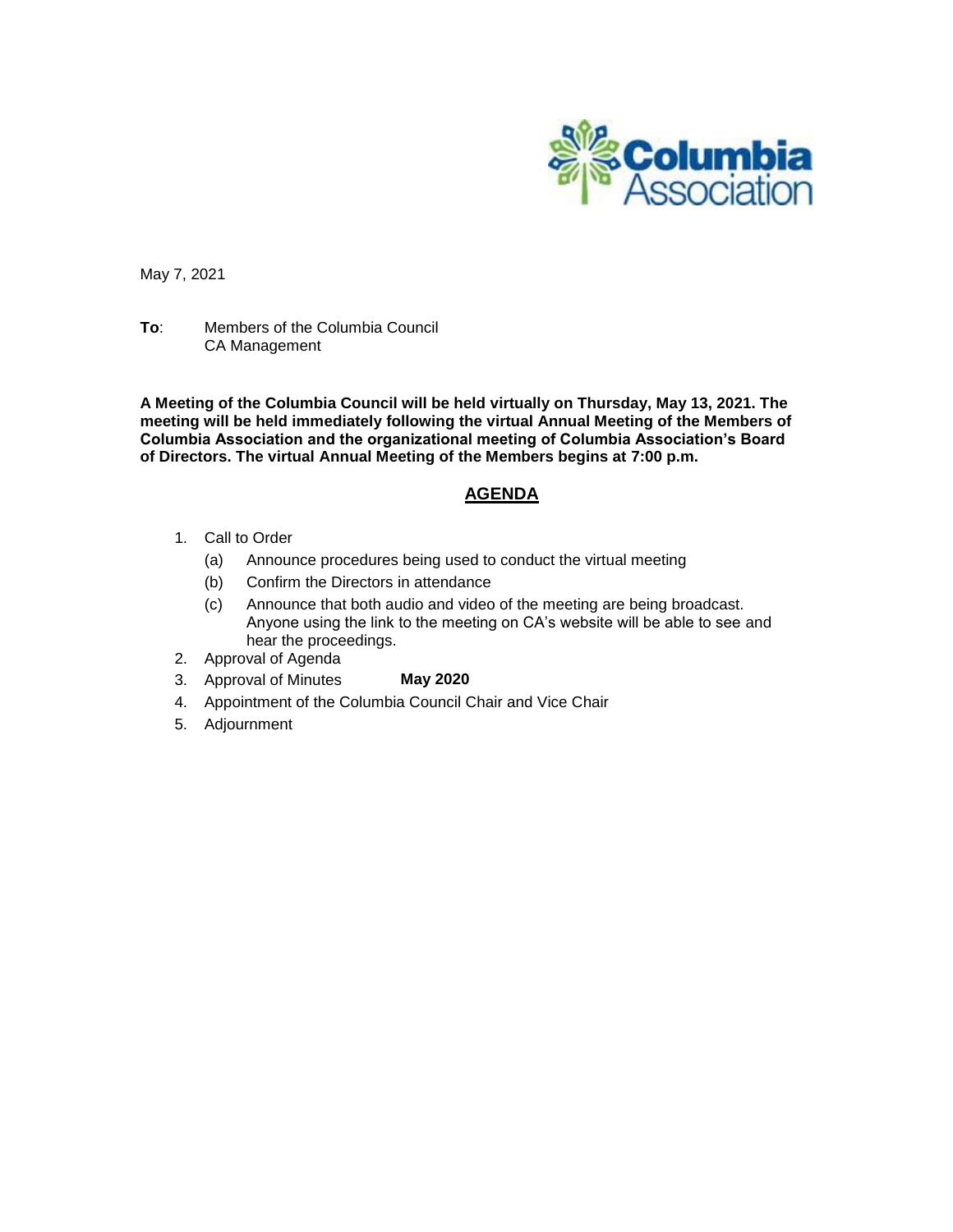| 1                | <b>DRAFT</b>                                                                                                                                                              |
|------------------|---------------------------------------------------------------------------------------------------------------------------------------------------------------------------|
| 2                | <b>Minutes of the</b>                                                                                                                                                     |
| 3                | <b>COLUMBIA COUNCIL MEETING</b>                                                                                                                                           |
|                  | <b>Held: May 14, 2020</b>                                                                                                                                                 |
| 4<br>5           |                                                                                                                                                                           |
| 6                | To be approved: May 13, 2021                                                                                                                                              |
| $\boldsymbol{7}$ |                                                                                                                                                                           |
| $\bf 8$          | A virtual meeting of the Columbia Council was held on Thursday, May 14, 2020 at Columbia Association                                                                      |
| $\boldsymbol{9}$ | headquarters. Present were members Dick Boulton, Renee DuBois, Jessamine Duvall, Lin Eagan, Janet Evans,                                                                  |
| 10               | Alan Klein, Milton W. Matthews, Nancy McCord, Andrew Stack, Virginia Thomas, and Shari Zaret.                                                                             |
| 11               |                                                                                                                                                                           |
| 12               | 1. Call to Order: The Columbia Council meeting was called to order at 8:31 p.m. by the chair of Columbia                                                                  |
| 13               | Association's Board of Directors, Andrew Stack.                                                                                                                           |
| 14               |                                                                                                                                                                           |
| 15               | 2. Approval of Agenda:                                                                                                                                                    |
| 16               | Action: Ms. DuBois moved to approve the agenda. Ms. McCord seconded the motion. Hearing no                                                                                |
| 17               | objections, the agenda was approved.                                                                                                                                      |
| 18               |                                                                                                                                                                           |
| 19<br>20         | 3. Approval of Minutes of May 9, 2019<br><b>Action:</b> Ms. DuBois moved that the minutes of May 9, 2019 be approved. Ms. McCord seconded the                             |
| 21               | motion. Hearing no objections, the minutes were approved.                                                                                                                 |
| 22               |                                                                                                                                                                           |
| 23               | Prior to moving to the next topic on the agenda, Ms. DuBois inquired if a copy of the Columbia Council                                                                    |
| 24               | charter could be provided to Columbia Council members. Per Ms. Fanaroff, Columbia Association's                                                                           |
| 25               | General Counsel, there is no document with that particular title. Three documents with background                                                                         |
| 26               | information on the Columbia Council are available and will be sent to the Council members. Ms. DuBois                                                                     |
| 27               | also offered to do some research in the Columbia Archives when it reopens.                                                                                                |
| 28               |                                                                                                                                                                           |
| 29               | 4. Election of the Columbia Council Chair and Vice Chair                                                                                                                  |
| 30               | Action: Ms. Dubois moved that the chair and vice chair of the Columbia Council be the same persons as                                                                     |
| 31               | the chair and vice chair of the Columbia Association Board of Directors elected to those positions                                                                        |
| 32               | on May 14, 2020. Ms. McCord seconded the motion. Hearing no objections, the resolution passed.                                                                            |
| 33               | Mr. Stack was named Chair, Columbia Council; and Ms. Thomas was named Vice Chair,                                                                                         |
| 34               | Columbia Council.                                                                                                                                                         |
| 35               |                                                                                                                                                                           |
| 36<br>37         | Prior to adjournment, Council members discussed topics such as communications with the villages and a<br>resumption of bi-weekly teleconferences with CA's President/CEO. |
| 38               |                                                                                                                                                                           |
| 39               | <b>5. Adjournment:</b> The meeting was adjourned at 8:55 p.m.                                                                                                             |
| 40               |                                                                                                                                                                           |
| 41               |                                                                                                                                                                           |
| 42               | Respectfully submitted,                                                                                                                                                   |
| 43               |                                                                                                                                                                           |
| 44               | Janet F. Loughran                                                                                                                                                         |
| 45               | Executive Assistant to the President/CEO                                                                                                                                  |